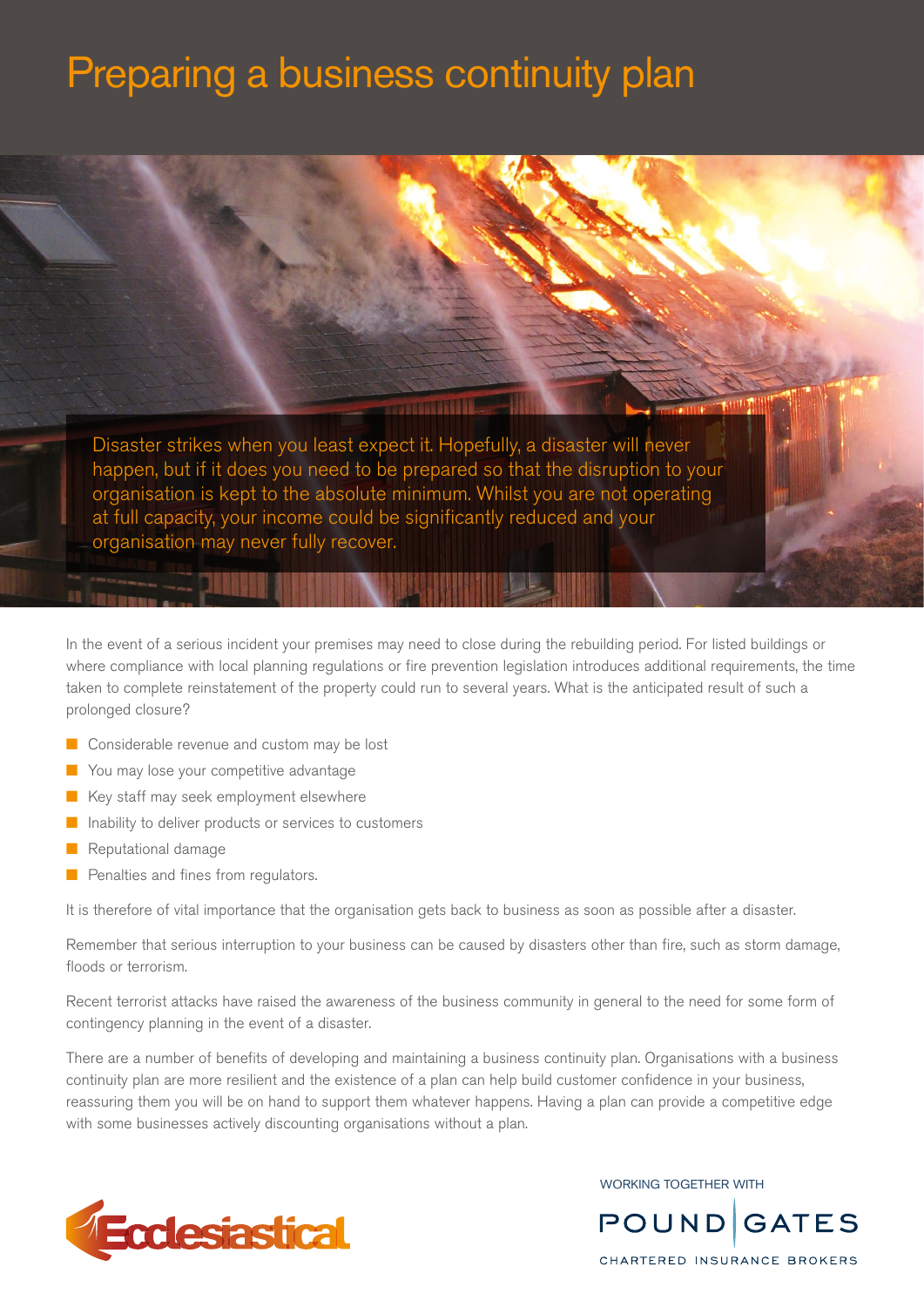In the course of developing a business continuity plan you may also identify efficiency savings as you review the various work processes and procedures involved.

Having a robust business continuity programme in place will help your organisation recover from a disaster in a timely and effective manner.

## The first step

On the basis that prevention is better than cure, it is preferable not to suffer a loss in the first place.

To this end, you should carry out a risk assessment to identify the likelihood and impact of a range of possible events, for example fire, can have on the organisation. The best people to carry out this exercise are the staff themselves, as they will have first-hand knowledge of the organisation and the time critical services that would need to be reinstated in the event of a disaster.

## Key areas to focus on include Buildings, People, Services, Plant and Equipment.

Developing your business continuity plan, you will need to consider the impact each identified risk could have on the organisation, prioritising your response to those risks that could impact more time sensitive areas of operation.

The complexity of your business continuity plan will vary with the size and nature of your organisation and should be integrated with other risk management plans for the organisation.

Your business continuity plan should sit within a business continuity management programme for the organistion, including a business continuity policy setting out the organisations business continuity strategy. The policy should clearly define roles and responsibilities of those involved in response to any disaster, the timescales for recovery of your activities and the budget available to support this.

The programme should be driven from the top down to ensure buy-in at all levels and a named 'senior' person should be assigned responsibility for the programme.

Once the policy and plan have been signed off by senior management the broad objectives of the plan should be communicated to all staff so they know what to do in the event of a disaster.

Many risks can be reduced or controlled by adopting proactive loss reduction measures.

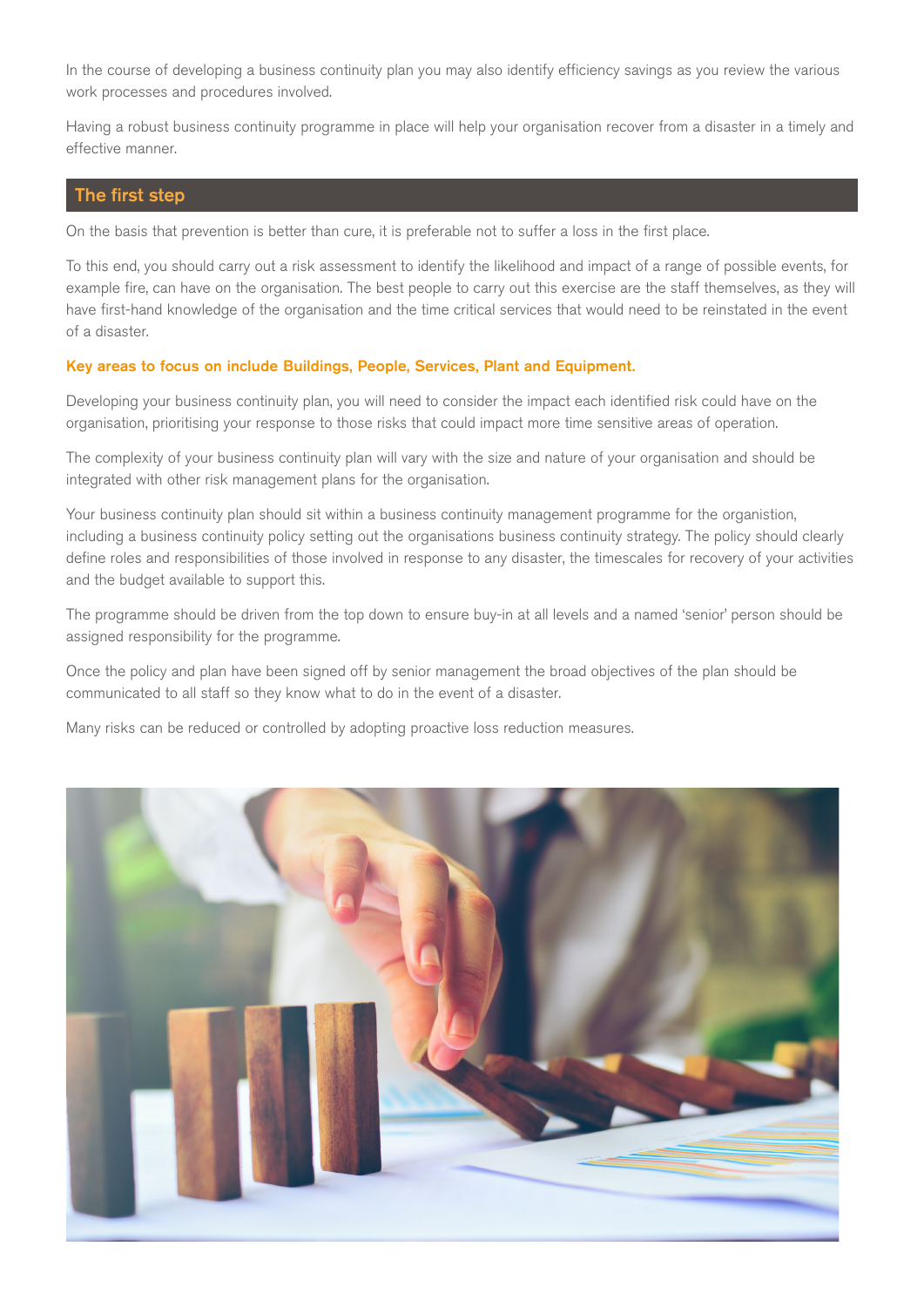# Preparing the plan

Having carried out the risk assessment, you will be aware of the hazards which face the organisation. You can now prepare plans that can be put into effect, should an identified risk materialise.

A team of representatives from across the organisation should be used to develop and then be tasked with implementing the plan. Team members should have a good understanding of the organisation.

## Appoint a business continuity committee / team

This team will assume control in the event of a disaster occurring. Selected from senior management the team should:

- $\blacksquare$  have commitment from the top
- $\blacksquare$  ensure allocation of sufficient resources
- n consist of representatives from all main areas of the organisation, e.g. administration, operational, maintenance, catering
- $\blacksquare$  receive appropriate training to support the delivery of assigned responsibilities.

Note: do not have all your key personnel in the team – you will still need someone to run the operation.

#### 2 The Business Continuity Plan (BCP) Co-ordinator

This is the person in charge of the team; there should also be a deputy co-ordinator. The nominated person should:

- $\blacksquare$  be a senior executive
- $\blacksquare$  have appropriate authority to ensure decisions are implemented immediately.

## 3 Objectives of the BCP

The main purpose of the BCP is to enable the organisation to:

- $\blacksquare$  continue to operate as normally as possible
- $\blacksquare$  progress back to normal working with as short a delay as possible
- $\blacksquare$  cause the least possible inconvenience to all parties
- $\blacksquare$  minimise the risks of accident, injury or ill health to all.

The BCP is comprised of two parts: The first part is the emergency plan and the second part is the recovery plan.

As you develop the plan you will need to consider and assign responsibility for implementation of activities to members of the business continuity team.

In the event of a disaster occurring a record of the incident, including the actions taken to mitigate the consquences and the associated cost should be maintained. This can be used to support any subsequent insurance claim and reviewed at a later date to help refine/improve the plan for the future.

## 4 Emergency plan

This relates to the first 24 hours of any emergency e.g. in the event of:

- $f$ ire
- **n** flood
- storm
- $\blacksquare$  terrorist alert/explosion
- $\blacksquare$  serious injury to staff, volunteers and others.

Below is an 'aide-memoire' covering many of the points to be considered when formulating the emergency plan.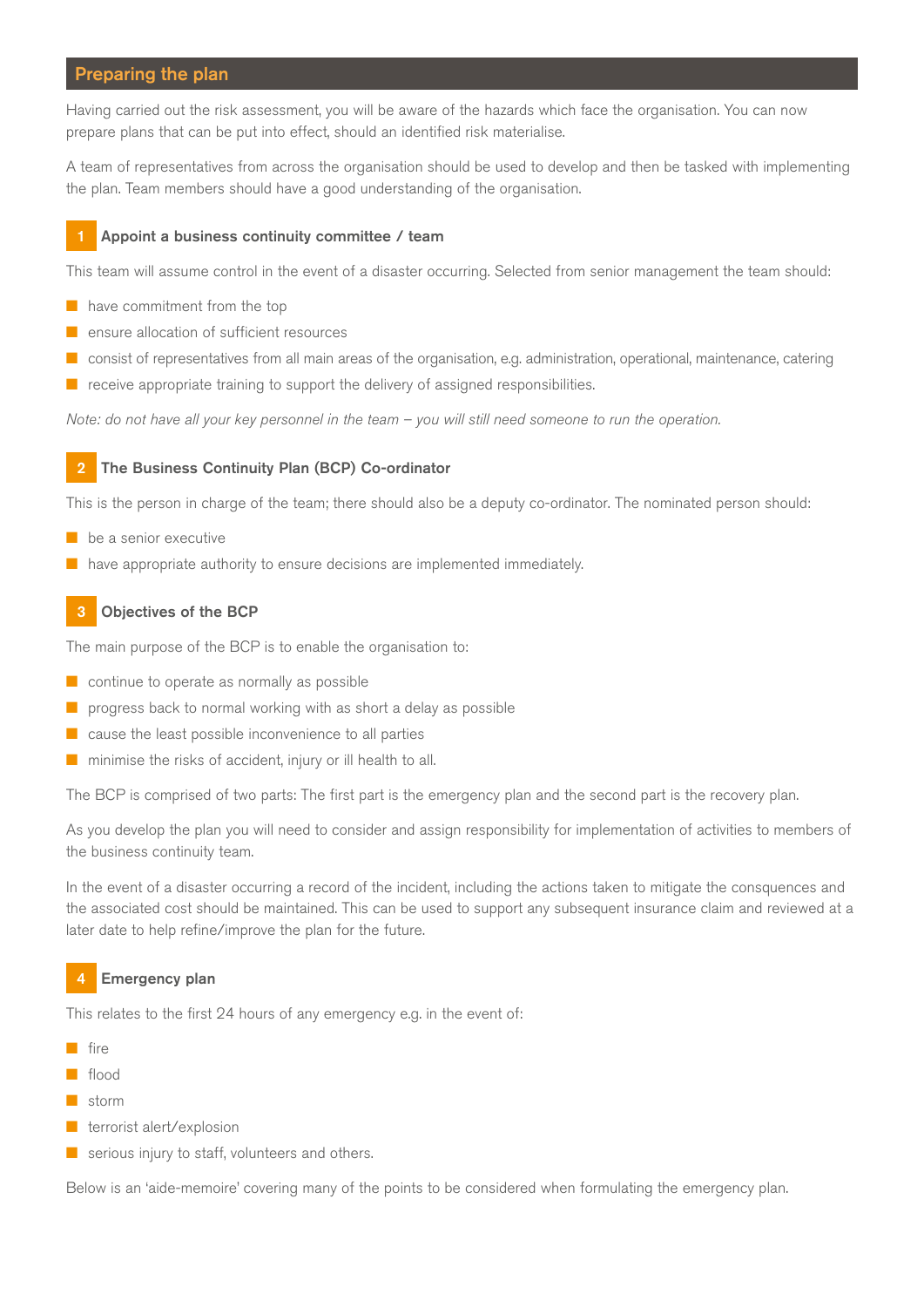## *(a) Evacuation procedure*

- $\blacksquare$  Who telephones the emergency services?
- Who sounds the fire alarm system?
- $\blacksquare$  Who is in overall charge?
- $\blacksquare$  Where is the evacuation assembly point?
- $\blacksquare$  Does anyone attempt to fight the fire?
- Who does a roll call?
- $\blacksquare$  Who inspects the buildings to ensure that the evacuation is complete?

#### *(b) Liaison*

- Who will liaise with emergency services? (how will they be identified?)
- $\blacksquare$  Who will liaise with interested parties?
- Who will deal with visitors?
- $\blacksquare$  Who will deal with the press/media?

#### *(c) Treatment of casualties*

- $\blacksquare$  Is anyone trained in first aid?
- $\blacksquare$  Where are the first aid kits kept?
- **No** Who is trained in lifting/carrying?
- $\blacksquare$  Where will casualties be treated?
- $\Box$  Counselling to whom/by whom?

#### *(d) Hazardous substances*

- $\blacksquare$  Asbestos in buildings, register and location plan
- Release of chemicals into the atmosphere/water courses
- $\blacksquare$  Risks to neighbours.

#### *(e) Temporary accommodation*

- **n** After initial evacuation, where will everyone congregate? Bear in mind that the time period involved could be lengthy
- $\blacksquare$  Where will the business continuity team meet to implement the business continuity plan
- $\blacksquare$  Are communication systems available?
- $\blacksquare$  What are the toilet facilities?
- Arrangements for hot food and drinks
- $n$  Are medical facilities available?

#### *(f) Communications*

- Who needs to be informed?
- $\blacksquare$  How will those involved be kept informed of progress?
- $\blacksquare$  How will people working off site be informed?

#### *(g) Telephone tree (Template available)*

- **n** Ensures all relevant people are informed
- $\blacksquare$  Do not leave one person to make all the telephone calls
- $\blacksquare$  Each person needs to make only two telephone calls.

#### *(h) Protection of property*

- $\blacksquare$  Site security to be arranged
- **n** Salvage to be protected
- Contact suppliers of electricity, gas, and water, and intruder/fire alarm provider
- $\Box$  Contact local authority they will decide whether or not the structure is safe.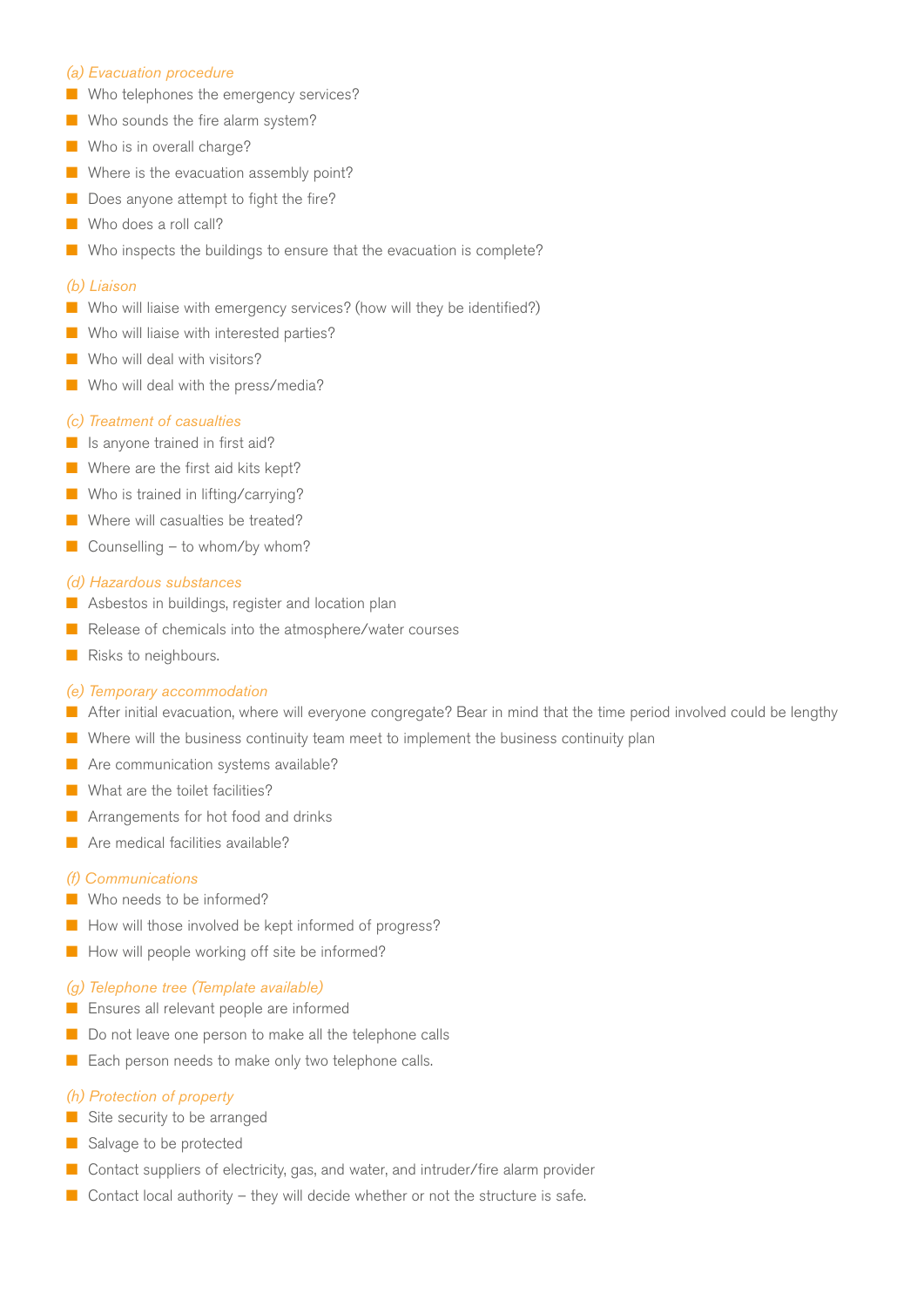## Site security

- $\blacksquare$  Who will provide such security?
- $\blacksquare$  Is fencing required?
- **n** Is a 24-hour guard necessary?
- **N** Vehicle parking arrangements
- $\blacksquare$  Is the building habitable?

#### **Salvage**

- **n** General furniture, carpets etc
- **n** What specialist firms are required for computers, machinery and plant, antiques, works of art etc?
- Removal of debris availability of local skip hire firms and contractors
- **n** Are demolition contractors required?

## Service suppliers

- $\blacksquare$  Contact each supplier
- **n** Is supply suitable for reconnection?
- $\blacksquare$  Are temporary lighting, heating, electricity, water supplies necessary?

## Local authority

- $\blacksquare$  Is the building salvageable?
- $\Box$  Can the building be occupied?
- **n** Are structural repairs needed?

## *(i) Claims notification*

- **n** Contact insurance company/broker
- **n** Location, nature, time of occurrence
- **n** Details of circumstances
- **n** Extent of damage
- **n** Current situation
- $\blacksquare$  Who should the loss adjuster contact on site?

## *(j) Useful telephone numbers*

This is a list of people/organisations for which you should hold emergency telephone numbers. An emergency telephone numbers template is available from our [website.](https://www.ecclesiastical.com/risk-management/)

# 5 Recovery plan

This is the second part of the BCP. It should be designed to come into action after the full extent of the disaster is known.

Following an emergency, the immediate requirements are likely to be:

- $\blacksquare$  Alternative premises
- Furniture
- $\blacksquare$  Plant and machinery
- **n** Specialist equipment
- Telephone/communication equipment
- Stationery.

## *(a) Premises*

- $\blacksquare$  What kind of building is required?
- Preferred location
- $\blacksquare$  Consider the options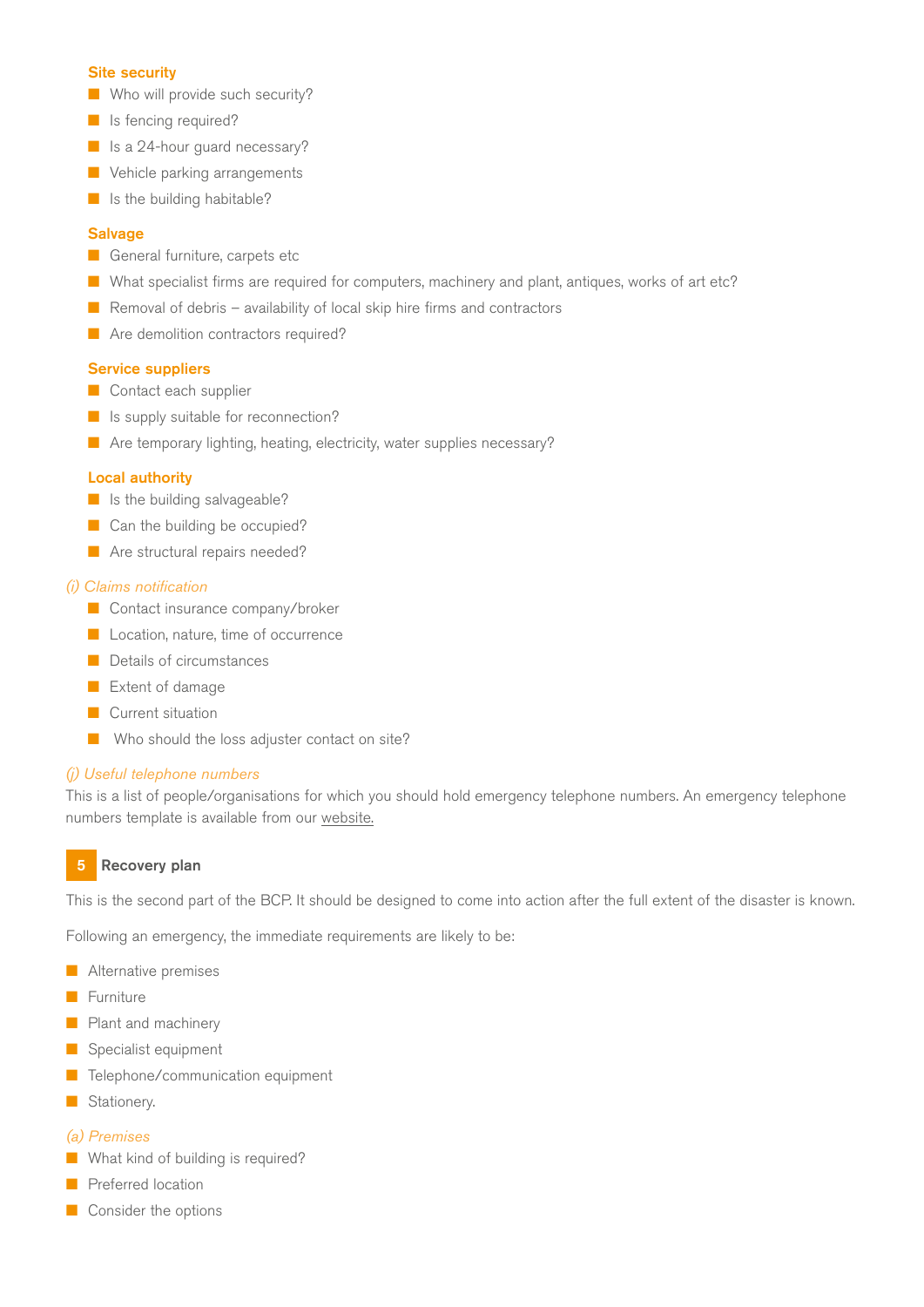- **n** Any specialist features required?
- $\blacksquare$  Contact local commercial property letting agencies
- What services are required where are they available?
- **n** Planning regulations etc.

## *(b) Furniture etc.*

- What is needed e.g. chairs, carpets, beds, lighting etc.?
- $\blacksquare$  Who are the local suppliers?

#### *(c) Plant, machinery and equipment*

- **No. 2** What is required?
- **n** Available new/second-hand
- **n** Delivery periods
- $\blacksquare$  Specialist equipment requirements
- Modifications required.

#### *(d) IT recovery plan*

- **n** Computer equipment suppliers
- **n** Software suppliers
- $\blacksquare$  Back-up records kept location
- $\blacksquare$  PC system, local network, mainframe requirements.

#### *(e) Telephones and communication equipment*

- **Requirements**
- Mobile telephones
- **n** Suppliers/engineers.

#### *(f) Stationery*

- **Requirements**
- Suppliers
- Over-printed/self-adhesive labels.

#### 6 Communication

(a) It is important for everyone to be kept informed of the organisation's progress towards full recovery. This continued involvement is not only good public relations practice but will help to preserve relationships for the future.

Communication can be by many means, such as:

- $\blacksquare$  newsletters
- $\blacksquare$  telephone calls
- $\blacksquare$  social media
- $\blacksquare$  text messages
- $\blacksquare$  email
- $\blacksquare$  website.

Effective communication is important for other reasons:

- $\blacksquare$  Will reassure people that you are still 'in business'
- $\blacksquare$  Will let people know how to contact you
- $\blacksquare$  Will supply your (new) address and telephone number.
- (b) Keep suppliers informed: they will need to know where to deliver goods and also changes in normal deliveries of supplies.
- (c) Keep Royal Mail informed so they will know where to deliver mail.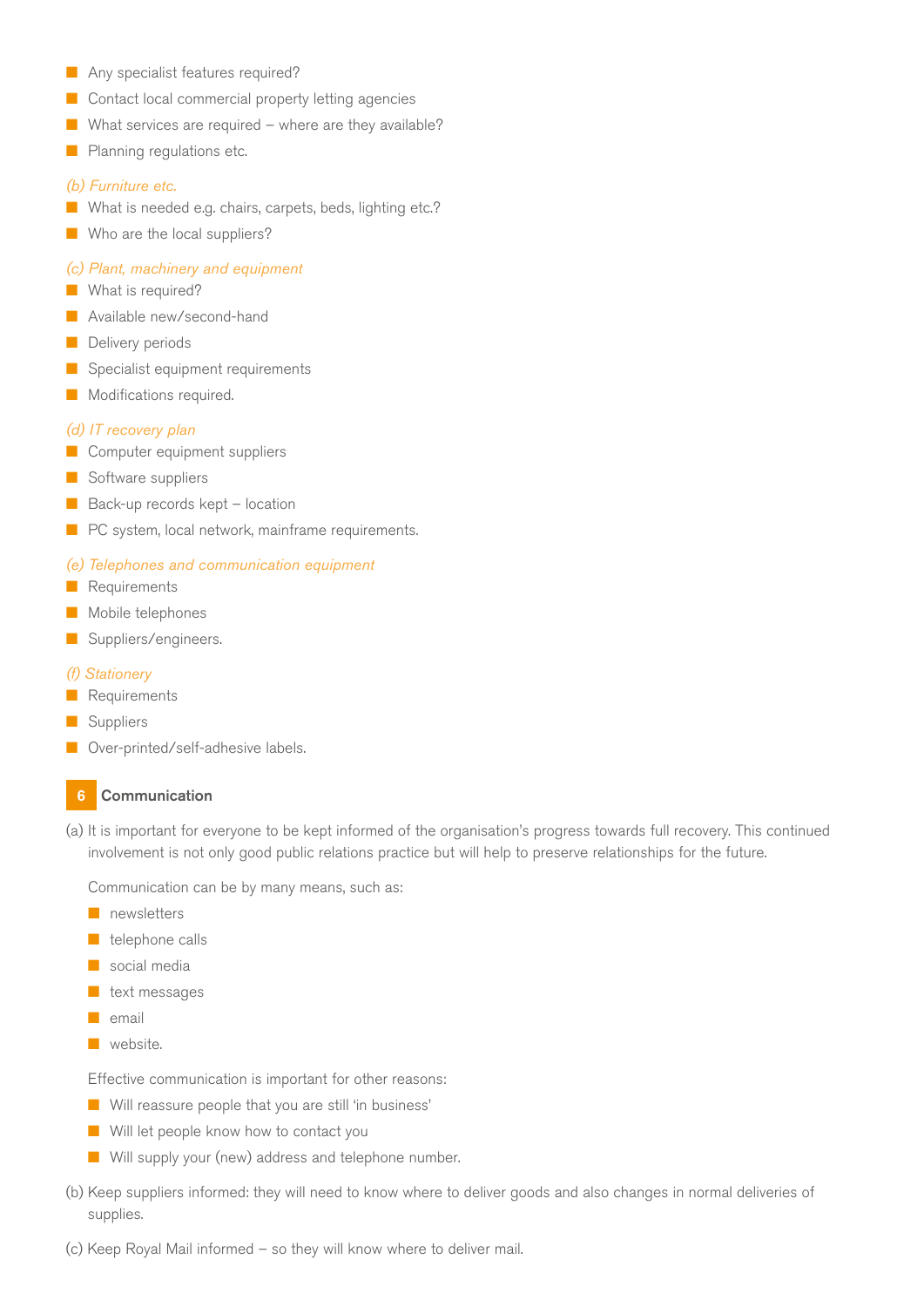# Distribution and storage of the BCP document

The BCP document should be easily accessible and easy to follow. It need not be a bulky document – you should, in fact, aim for a fairly short document. Full copies of the document should be kept with:

- $\blacksquare$  BCP Co-ordinator with copies held on and off site
- **n** Deputy BCP Co-ordinator with copies held on and off site
- with each member of the BCP team.

It may be possible to reduce the length of the plan for other members of the BCP team to cover their specific areas of responsibility – each person should keep two copies (one copy held at two different locations).

Copies of the plan should be kept in fire-resisting cabinets where possible.

# **Other points**

The plan must be kept up to date.

It is important that the BCP stays a 'living document'. The plan should be reviewed regularly to:

- $\blacksquare$  ensure that any new activities are taken into account
- $\blacksquare$  ensure that suppliers' details are accurate and current
- take into account any changes in personnel.

We would recommend your plan is reviewed at least annually but more frequent review may be necessary where there are significant changes to your organisation.

# Carry out a practical exercise

Your BCP should be periodically tested to ensure it remains fit for purpose. Testing should involve all areas of the organisation and we recommend this is undertaken on at least an annual basis.

You can test your plan in a number of different ways, including desktop exercises and full recovery/interruption tests. Initially a desktop exercise is recommended. A trial recovery of systems, including IT networks, should also be completed to validate these can be reinstated within the recovery times defined in your plan.

This does not involve any drastic measures but simply requires you to arrange for the BCP team to meet and carry out a 'desktop' exercise, assuming that the organisation has suffered a serious fire or other disaster – what would you do?

# Further Advice and Support

Ecclesiastical's in-house team of Risk Management Surveyors includes business continuity specialists who can support you to develop new or review existing Business Continuity Plans.

For further advice Ecclesiastical customers can call our risk advice line on 0345 600 7531 (Monday to Friday 9am - 5pm, excluding bank holidays) or email us at risk.advice@ecclesiastical.com and one of our experts will call you back within 24 hours.

A free to download software package called ROBUST is also available from RISCAuthority, a funded research facility supported by a significant group of UK insurers, including Ecclesiastical. This is a comprehensive toolkit with all the details on how to complete a BC plan. For further details and to download visit **<https://robust.riscauthority.co.uk/>.**